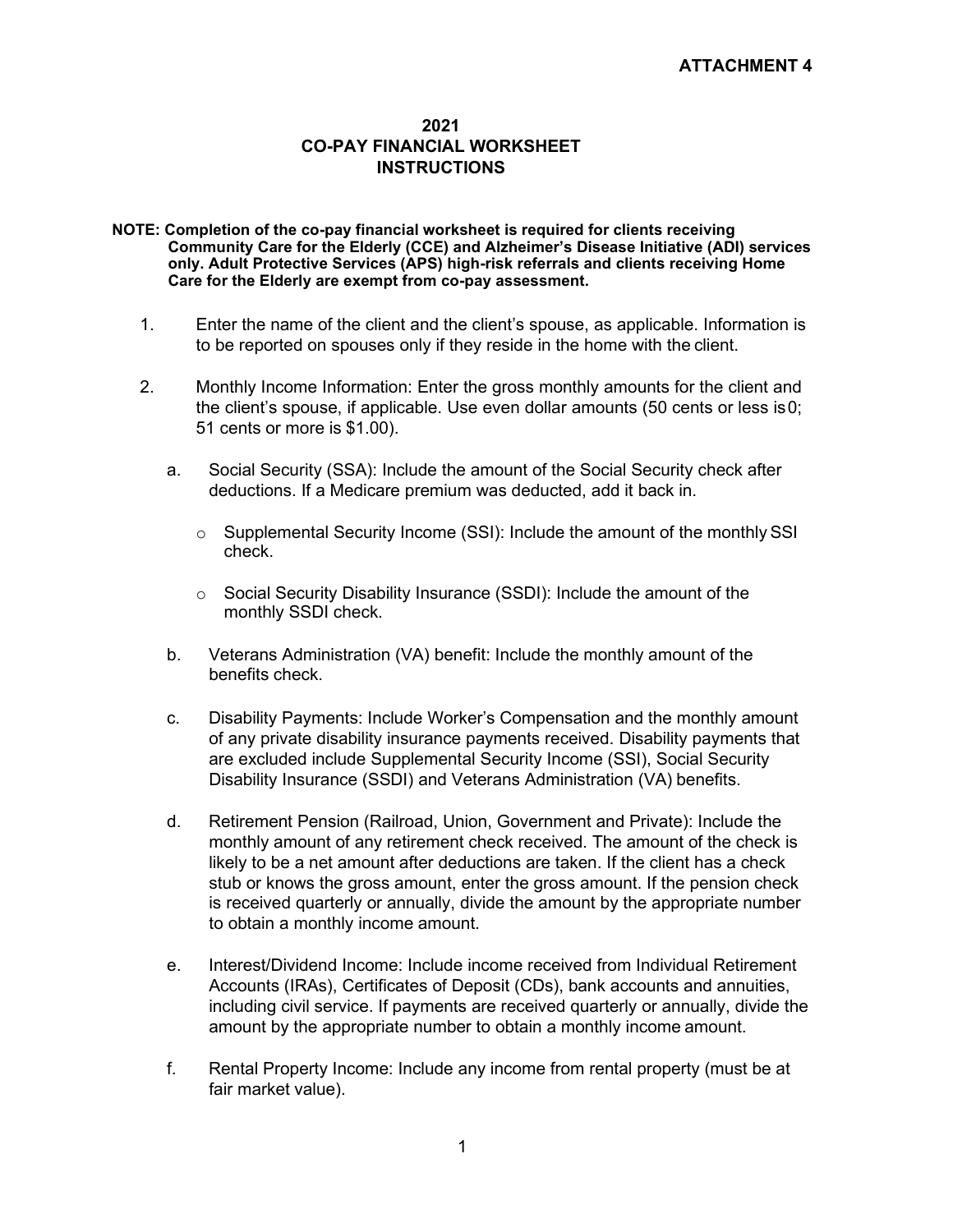- g. Estate/Trust Fund Income: Include any income received on a monthly basis from estate and/or trust fund accounts. If payments are received quarterly or annually, divide the amount by the appropriate number to obtain a monthly income amount.
- h. Alimony: Include any income received monthly from court-ordered alimony support payment.
- i. Regular Contributions from Another Person: Include any income received on a regular basis (monthly, quarterly, annually). Do not include any gift income, regardless of frequency or amount. Gift income is defined as income from a person, family, or friend not legally obligated to provide such to the client. Payment of bills (e.g., phone, electric, gas) by someone on the client's behalfis not considered a regular contribution.
- j. Temporary Assistance for Needy Families (TANF): Include the amount of assistance.
- k. Other Income: Include other regularly received income not included in any of the above categories. For example, if the spouse is employed, enter the gross monthly amount earned as "other income."
	- Total Gross Monthly Income: Total each entry to arrive at the figure.
- 3. Refer to the co-pay charts (Attachments 2 and 3) to find the income range for individual client or couple and enter the co-pay amount for the client's income range.
- 4. Asset Information:
	- a. Include the declared value of the client's additional car(s), only if the car is less than seven years old or over 25 years old. One car is excluded no matter the age or type. A couple, if both are receiving services, may own two cars.
	- b. If the total face value of life insurance policies exceeds \$2,500.00, count the cash value of the policies as an asset. These policies may be designated as burial funds.
	- c. Include the balance of the client's checking account(s) on the day of the application. If the client jointly holds an account with another person ( "and" ), the funds and any interest received are equally divided. If the client has unrestricted access to the funds ( "or" ), the entire balance and all interest received are considered the client's.